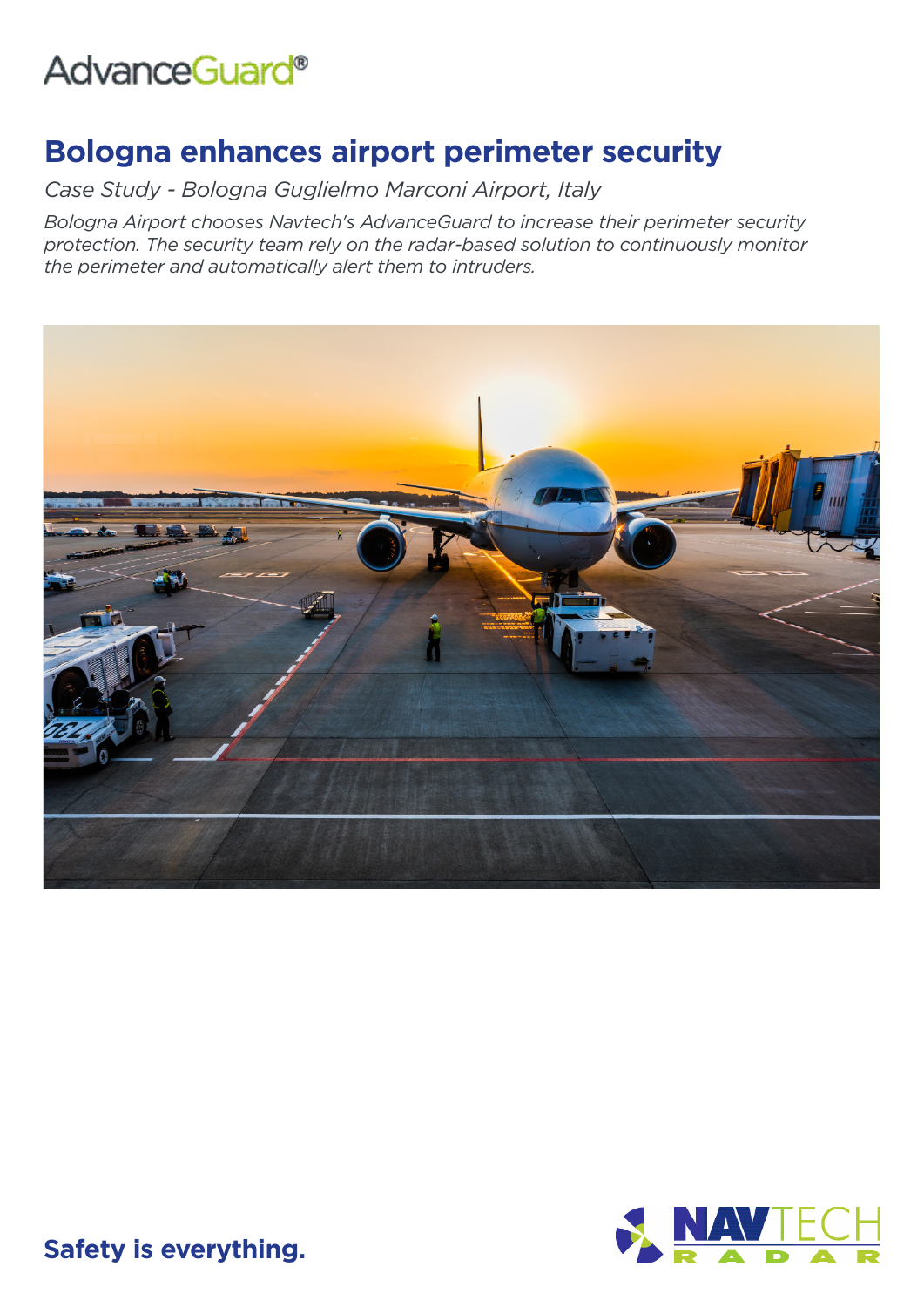### **The Challenge**

*Protecting the perimeter at all times*

#### **Bologna Airport**

Bologna's Guglielmo Marconi Airport is an important regional airport for Italy, with approximately 9.4 million passengers in 2019.

Situated on the main route between north and south Italy, 75% of goods transported in Italy pass through the city of Bologna.

Freight passing through the Airport's cargo facility has grown constantly over the last ten years, due in large part to its geographical position – it's a convenient

distance from the most important industrial areas of the country.

A key objective of the security team at the airport is to prevent actions that could endanger the safety of people, infrastructure and aircraft.

To enhance security at the airport, Guglielmo Marconi identified the need to increase the level of protection at the airport to prevent potential intrusions attempts from the external perimeter.



AdvanceGuard's scalability and adaptability meant the system was easily integrated into the airport's existing systems and infrastructure. This lowered the overall cost as no new infrastructure was required.



Due to their long-range, 360° detection, fewer radar sensors were needed for coverage of the entire site. This kept the overall costs of ownership low and boosted site security.



Any intrusions into Bologna airport are tracked and monitored on a simple, user-friendly interface. This shows the exact location of the intruder and their direction of movement. Camera integration provides added visual information.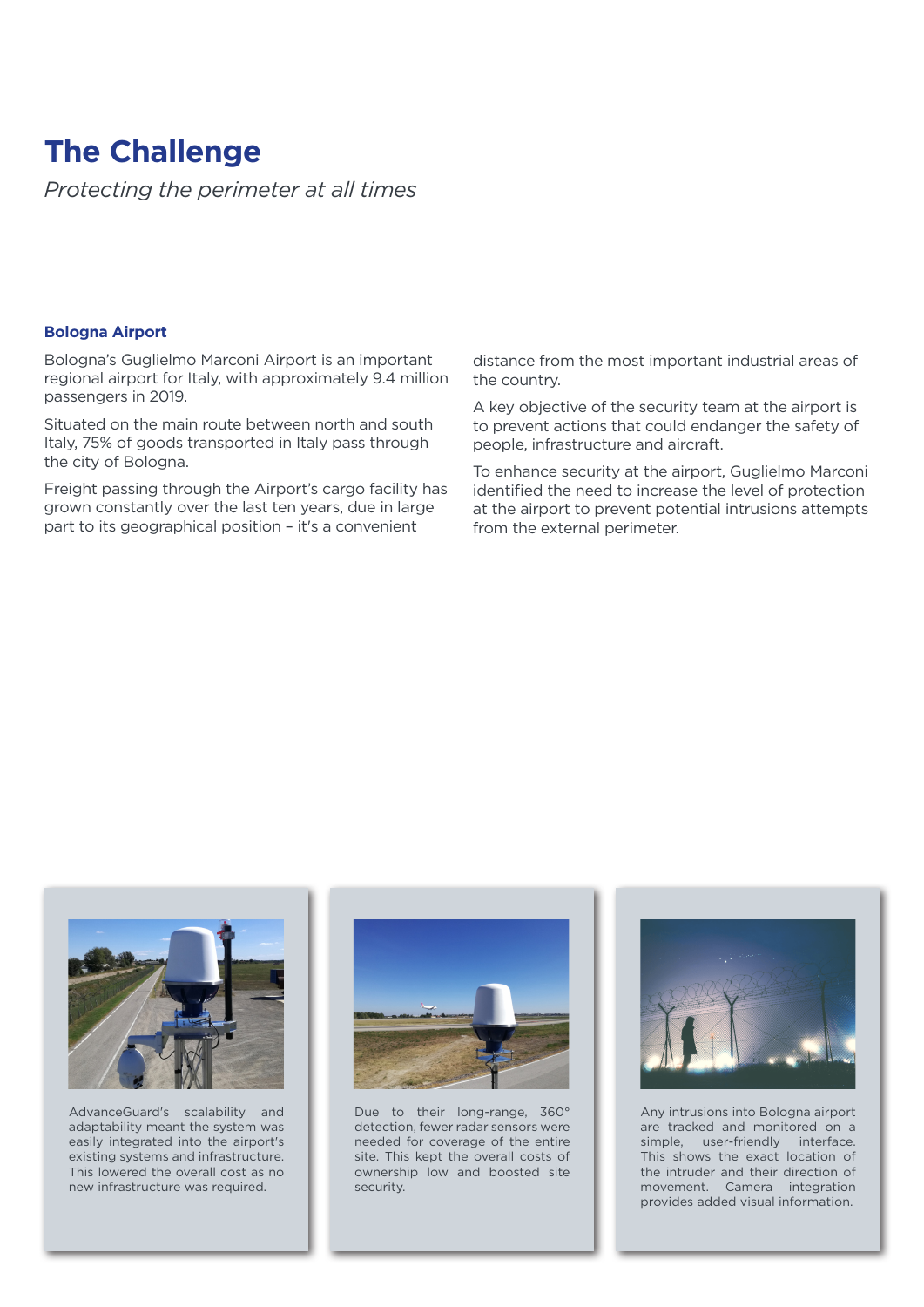### **The Solution**

*Radar-based threat detection solution with PTZ camera integration* 

Following an in-depth analysis of other surveillance technologies, Bologna Airport selected Navtech's AdvanceGuard radar-based detection solution. They turned to Crisma Security, an Italian system integration company that designs and installs innovative security systems for critical site protection, using cutting-edge technologies to design and implement an integrated solution.

#### Automated real-time detection and tracking

At Bologna, AdvanceGuard is continuously protecting the airport's perimeter. Potential intruders can be identified and tracked across the entire airport grounds. The radar-based automated detection system works in all conditions from fog, rain, snow, day and night. Alerts detected by AdvanceGuard are displayed and managed on a user-friendly interface which pinpoints the exact location of intruders on a map of the airport.

#### Wide area coverage

At the airport, AdvanceGuard's HDR311 radar sensor can detect a person up to 1km in all directions and has a range resolution of 0.155m. Due to the radar's longrange, Bologna is benefiting from achieving wide-area coverage using only a minimal number of sensors, when compared to other technologies.

#### Camera integration

Crisma integrated PTZ cameras with the AdvanceGuard solution. The AdvanceGuard software then automatically directs the cameras towards targets.

#### Configurable rules-based software

AdvanceGuard's highly configurable rules-based software accurately defines alarms and virtual detection zones, leading to very low false alarm rates. In commissioning, AdvanceGuard was set up to meet the precise requirements of the airport.

"AdvanceGuard works at a high frequency so it doesn't interfere with Air Traffic Control devices. Furthermore its reliability is higher than other systems. The system was calibrated to overcome site-specific issues such as signal reflection close to the perimeter fence and false alarms created by animals such as birds and hares. The system now has good reliability for these issues too." explains Luca Voltolini, Security Manager at Bologna Airport.



"We needed to protect the airport perimeter fence with a continuous monitoring system. We needed not only to detect intrusion attempts, but also to track the target. Then, we wanted a reliable system with few false alarms."

"AdvanceGuard's reliability is higher than other systems. We can definitely say airport security conditions are better than before and our patrol can be employed on other tasks than to control the perimeter fence."

**Luca Voltolini Security Manager Bologna Airport**